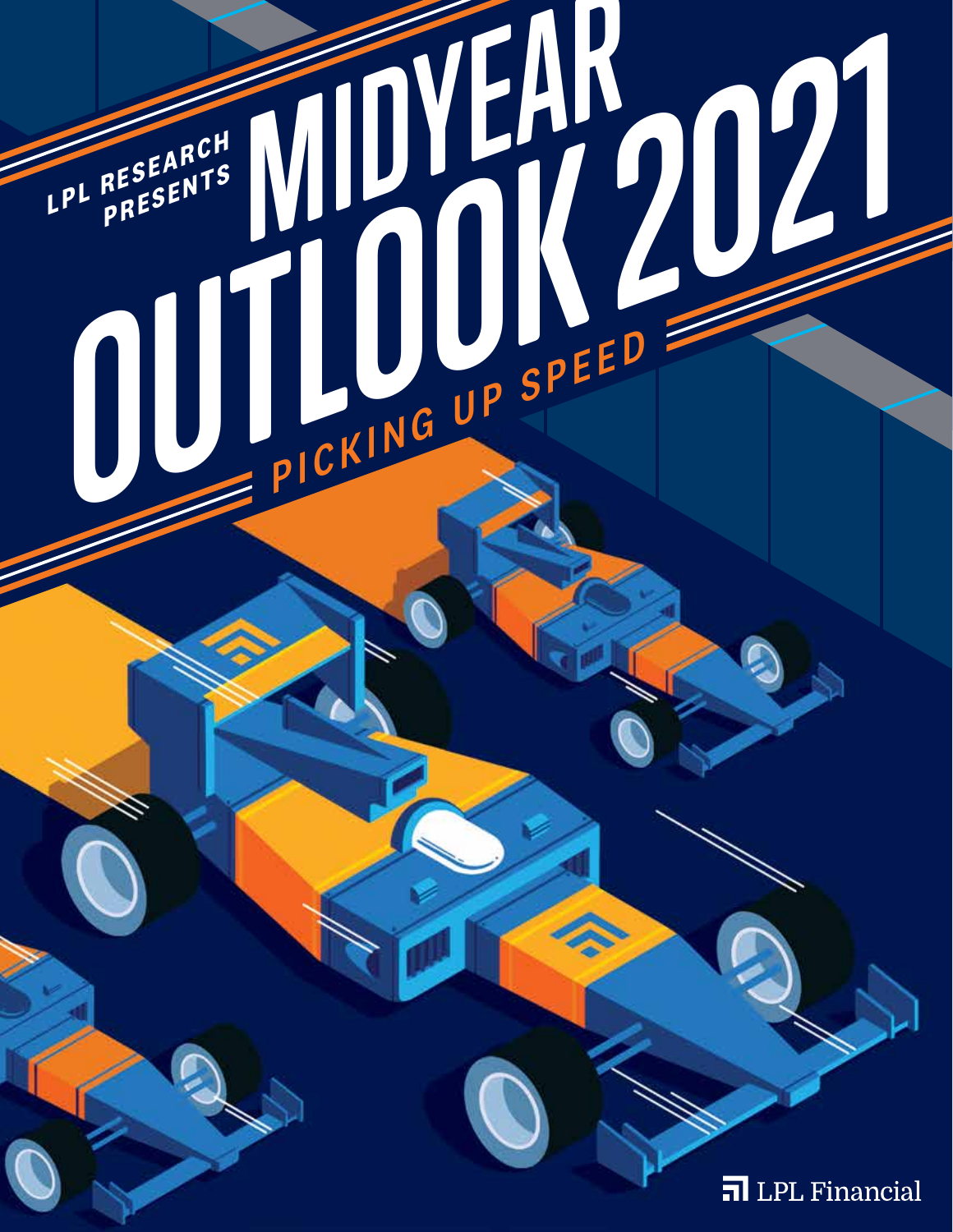# **PICKING UP SPEED**

**INTRODUCTION**

**HE U.S. ECONOMY** powered forward faster than nearly anyone had expected in the first half of 2021. As we were writing our *Outlook* for 2021 in late 2020, our economic views were significantly more optimistic than consensus forecasts—but in retrospect, not nearly optimistic enough. Our theme was getting back on the road again and powering forward. But as the economy accelerates to what may be its best year of growth in decades, power has been converted to speed and we're trading highways for raceways.

Speed can be exhilarating, but it can also be dangerous. Traffic becomes a test of nerves. Turning a sharp corner creates added stress on drivers. Tires wear, and engines can overheat. As we look ahead to the second half of 2021, and even into 2022, we see an economy still on the move before it slowly starts to settle back into historical norms. The speed is thrilling and the overall economic picture remains sound, likely supporting strong profit growth and potential stock market gains. But the pace of reopening also creates new hazards: Supply chains are stressed, some labor shortages have emerged, inflation is heating up—at least temporarily—and asset prices look expensive compared to historical figures.

Markets are always forward looking, and in *LPL Research's Midyear Outlook 2021: Picking Up Speed*, we help you keep your eyes on the road ahead. We focus on the next 6–12 months, when markets may be looking at which latecomers to the rally have the strength to extend their run, and whether there may be new beneficiaries of the global reopening. But smart investors are always looking even further ahead, beyond the next curve, next lap, or even next race. Sound financial advice remains the key to durability. So, buckle your seatbelt and tune up your portfolio. The next stretch may be a fast one with new risks to navigate, but it's still just another step toward meeting your long-term financial goals.

**MIDYEAR OUTLOOK 2021**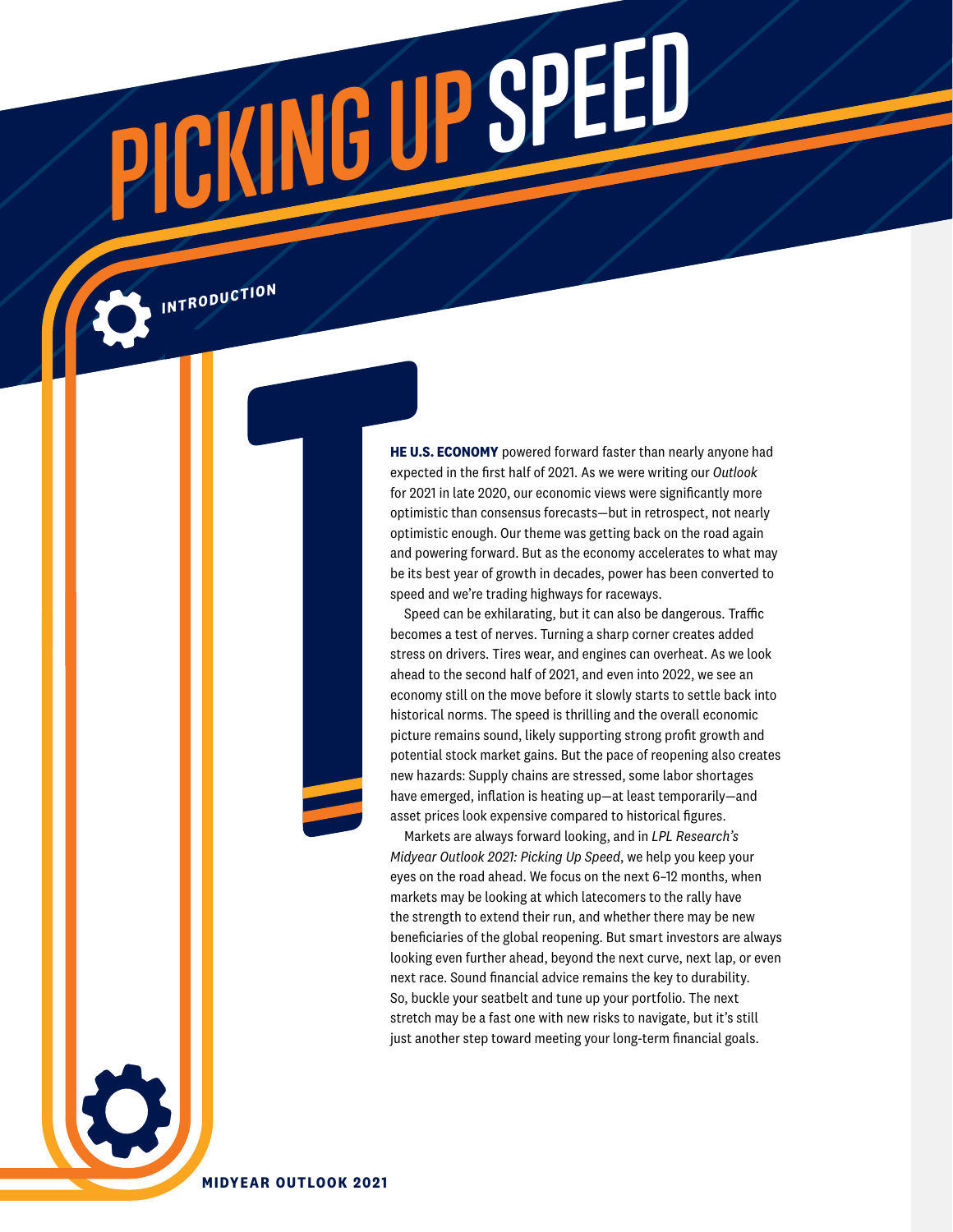# **WHERE WE ARE**



**ECONOMY:** The country has reopened, and the growth rate of the U.S. economy may have peaked in the second quarter of 2021, but there is still plenty of momentum left to extend above-average growth into 2022. We forecast 6.25–6.75% U.S. gross domestic product (GDP) growth in 2021, which would be the best year in decades. We continue to watch inflation closely but believe recent price pressures are transitory and will begin to work their way off gradually later in the year. On average, U.S. expansions since WWII have lasted five years and much longer over the last few decades. There's nothing on the horizon to indicate the current expansion can't reach that mark.

**POLICY:** The economy was supported through the pandemic by more than \$5 trillion in stimulus measures and extraordinary support by the Federal Reserve (Fed). Policy will take a back seat in 2021 as private sector growth replaces stimulus checks. Tax policy, though, remains a concern. Historically higher personal tax rates have had only a modest impact on markets, but higher corporate taxes would have a direct impact on earnings growth, potentially limiting stock gains.



**STOCKS:** The second year of a bull market is often more challenging than the first, but historically still usually produces gains. Economic improvement should continue to support S&P 500 Index earnings, which had a stunning first quarter. While valuations remain somewhat elevated, we think they look reasonable after considering still low interest rates and earnings growth potential. Our 2021 year-end S&P 500 fair-value target range of 4,400–4,450 is based on a price-to-earnings ratio (P/E) of 21.5 and our 2022 S&P 500 earnings per share (EPS) forecast of \$205.



**BONDS:** Inflationary pressure and economic improvement may put additional upward pressure on the 10-year Treasury yield, and we continue to see the 10-year yield finishing 2021 in the range of 1.75–2.00%. Such a move would leave core investment-grade bonds near flat over the rest of the year. Nevertheless, bonds still can play an important role in a portfolio as a source of income and as a diversifier during equity market declines. We are also closely watching the Fed, which may announce plans to reduce its bond purchases later in the year.

Please see last page for important disclosures.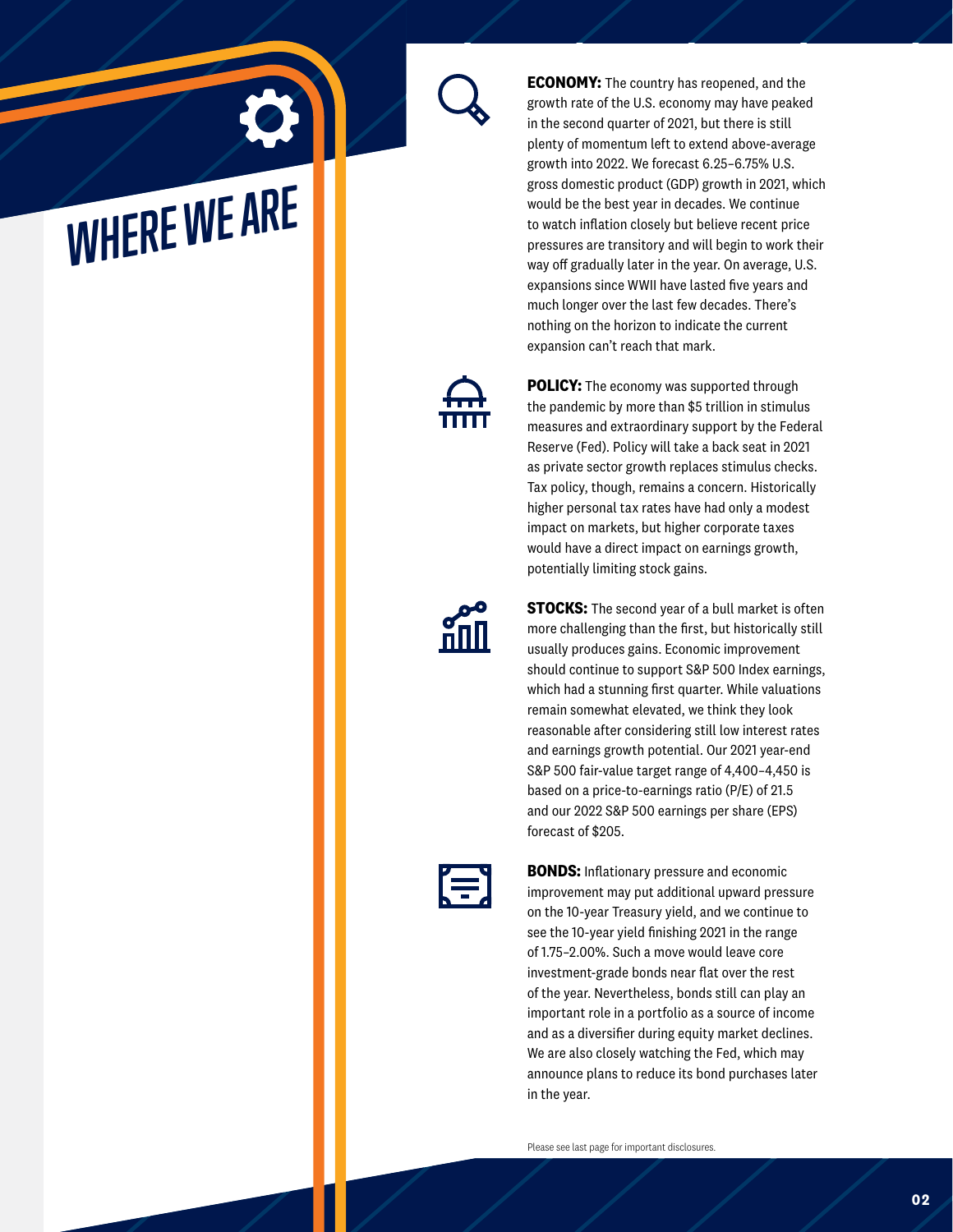**ECONOMY**

# **SPEEDING AHEAD**

**THE U.S. ECONOMY** has surprised nearly everyone to the upside as it speeds along thanks to vaccinations, reopening, and record stimulus. All have combined to produce what should be one of the best years for growth ever.

Despite the natural challenges of ramping back up, the recovery still seems capable of providing upside surprises. As a result of the strides made toward full reopening, rapid vaccine distribution, massive stimulus efforts, and support from the Fed, we maintain our 2021 forecast for U.S. GDP growth of 6.25%–6.75%. Last year's 3.5% drop in GDP, the worst year since the Great Depression, may not be forgotten—but it has been left in the dust of 2020.

With various measures of output matching or exceeding prepandemic levels, it's clear last year's recession is in the rear-view mirror, and it may go down as the shortest one in history—even shorter than the six-month recession from the early 1980s.

Globally, Europe and Japan have been slower to move past the pandemic, but explosive growth may be forthcoming once they do. Meanwhile, emerging markets continue to be a source of solid global growth, with several Asian emerging markets being among the first to recover from the pandemic, though growth in the United States will likely be stronger [Figure 1].

# **BIG JUMP IN U.S. GROWTH SINCE START OF 2021 1 2021 ECONOMIC FORECASTS**

|  | <b>REAL GDP GROWTH</b><br><b>FORECASTS (YoY%)</b> | 2020    | Projection*<br>2021 | <b>Current</b><br>2021 |
|--|---------------------------------------------------|---------|---------------------|------------------------|
|  | <b>United States</b>                              | $-3.5%$ | 3.9%                | $6.25 - 6.75$ %        |
|  | Developed ex-U.S.                                 | $-3.9%$ | 3.6%                | $3.75 - 4.25%$         |
|  | <b>Emerging Markets</b>                           | $-0.6%$ | 5.1%                | $5.5 - 6.0%$           |
|  | Global                                            | $-3.3%$ | 5.2%                | $5.5 - 6.0%$           |
|  |                                                   |         |                     | *As of 12/31/20        |

<sup>05</sup> Source: LPL Research, Dallas Federal Reserve, International Monetary Fund (IMF), Bloomberg 06/28/21

Economic forecasts may not develop as predicted and are subject to change.

# *THIS ECONOMIC CYCLE IS ONLY ON ITS FIRST LAP*

Since World War II, economic expansions have lasted an average of five years, with the four most recent cycles going even longer. Before the pandemic, the most recent expansion was the longest ever at 11 years, and might have gone on even longer if COVID-19 hadn't struck. However, this cycle may not continue on as long as the last one, considering this wasn't your average recession.

Because the recession last year was likely the shortest ever, and the economy was supported by historic stimulus, some imbalances weren't worked off like we tend to see in a normal recession. Corporate debt levels remain high, supported by low interest rates, and stock valuations never really reset. The good news is this new cycle of growth probably has enough going for it to be at least average, which would still give it another four years [Figure 2]. And there's nothing wrong with being average!

## *U.S. DOLLAR MAY STRUGGLE TO KEEP UP*

We came into 2021 expecting a weaker U.S. dollar and that is what's happened, but we think many more years of weakness could be in the cards. We view the "twin deficits" of the U.S. economy—the combination of the budget deficit and the current account deficit—as a long-term structural driver that continues to put pressure on the greenback versus major global alternatives. As a historical net importer, the U.S. has usually carried a trade deficit, while the flood of pandemic aid has stretched the budget deficit and ballooned the sum of the twin deficits to all-time highs, as a percent of GDP [Figure 3].

The Fed has been very clear with its dovish stance for a long time, which should be another tailwind to a lower-trending dollar. The dollar also has moved in cycles that last for years. It's currently in the midst of a lower cycle—having made major peaks in 1985, 2001, and 2017, with years of dollar weakness after the peaks—suggesting continued weaker dollar action could be ahead.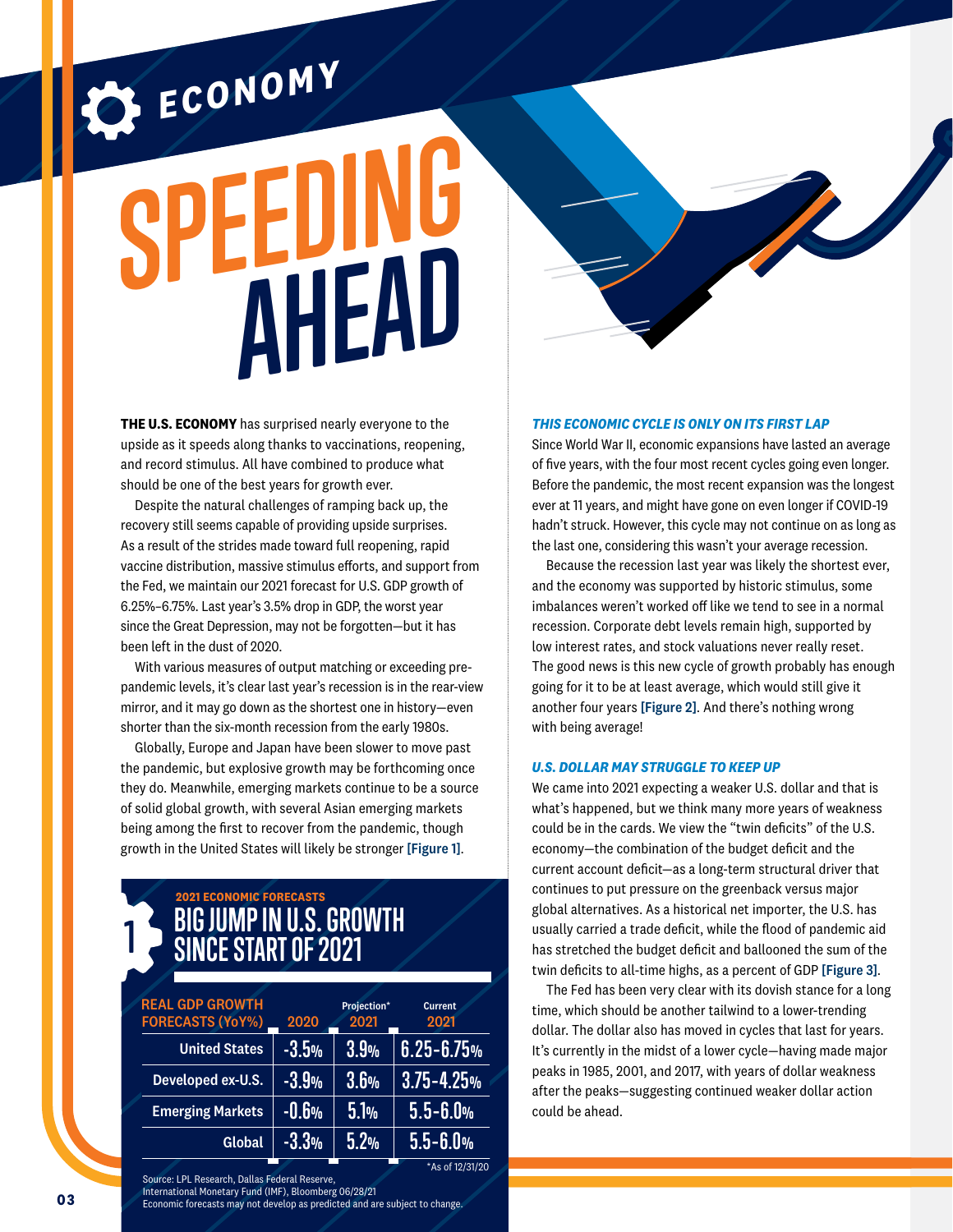# **2 THIS NEW EXPANSION COULD HAVE YEARS LEFT**



Source: LPL Research, National Bureau of Economic Research (NBER) 06/28/21

While NBER has not officially dated the end of the recession, and typically does not until approximately a year after the economy has troughed, on average, we are provisionally dating summer 2020 as the economic trough based on record retail sales, and expanding manufacturing and services data. Economic forecasts set forth my not deveop as predicted and are subject to change.

A potentially weaker U.S. dollar would have several benefits, including boosting profits for multinational corporations and enhancing returns on international investments for dollarbased investors. The flipside is a drastically lower dollar could be inflationary, driving prices of commodities and imported goods higher.

# *INFLATION RUNNING HOT*

Inflation has been the buzzword of 2021 so far. With record fiscal stimulus, supply chain bottlenecks, semiconductor shortages, a potentially tightening labor force, and an economy nearly fully open, the threat of inflation is very real. Given the core Consumer Price Index (CPI) (excluding volatile food and energy) in May soared to its highest year-over-year change since 1992, the threat of higher inflation is no doubt real. Many worry the Fed is behind the curve and will be

**3**





Source: LPL Research, Bloomberg 06/28/21 Current Account + Budget Deficit as of 3/31/21 All indexes are unmanaged and cannot be invested into directly. Past performance is no guarantee of future results. forced to hike rates sooner and more aggressively to prevent runaway 1970s-style inflation, though we don't share these worries.

It makes sense that we would see historically high inflation over the summer months for the simple fact that a year ago at this time CPI was negative three months in a row during the shutdowns, elevating the year-over-year comparisons.

Higher inflation will likely be "transitory" before things get back to normal later this year. Don't forget that structural forces that kept a lid on inflation for much of the past decade are still in place. Technology, globalization, the Amazon effect, increased productivity and efficiency, automation, and high debt (which puts downward pressure on inflation) are among the major structural forces that have put the brakes on inflation for more than a decade already and will likely continue to do so.



It is said that copper has a Ph.D. in economics because of its ability to predict turning points in the overall global economy. Copper is used in everything from homes, to cars, to power generation, to even jewelry. If the global economy is strong, copper will also be strong.

Copper recently broke out to new all-time highs, after trading in the same trading range for nearly 15 years. Copper also broke out to new highs in the mid-2000s after trading in the same range for nearly 15 years. It went on to gain more than 150% in less than two years. Should copper do anything like that again this time, it will likely be another sign of a healthy global economy.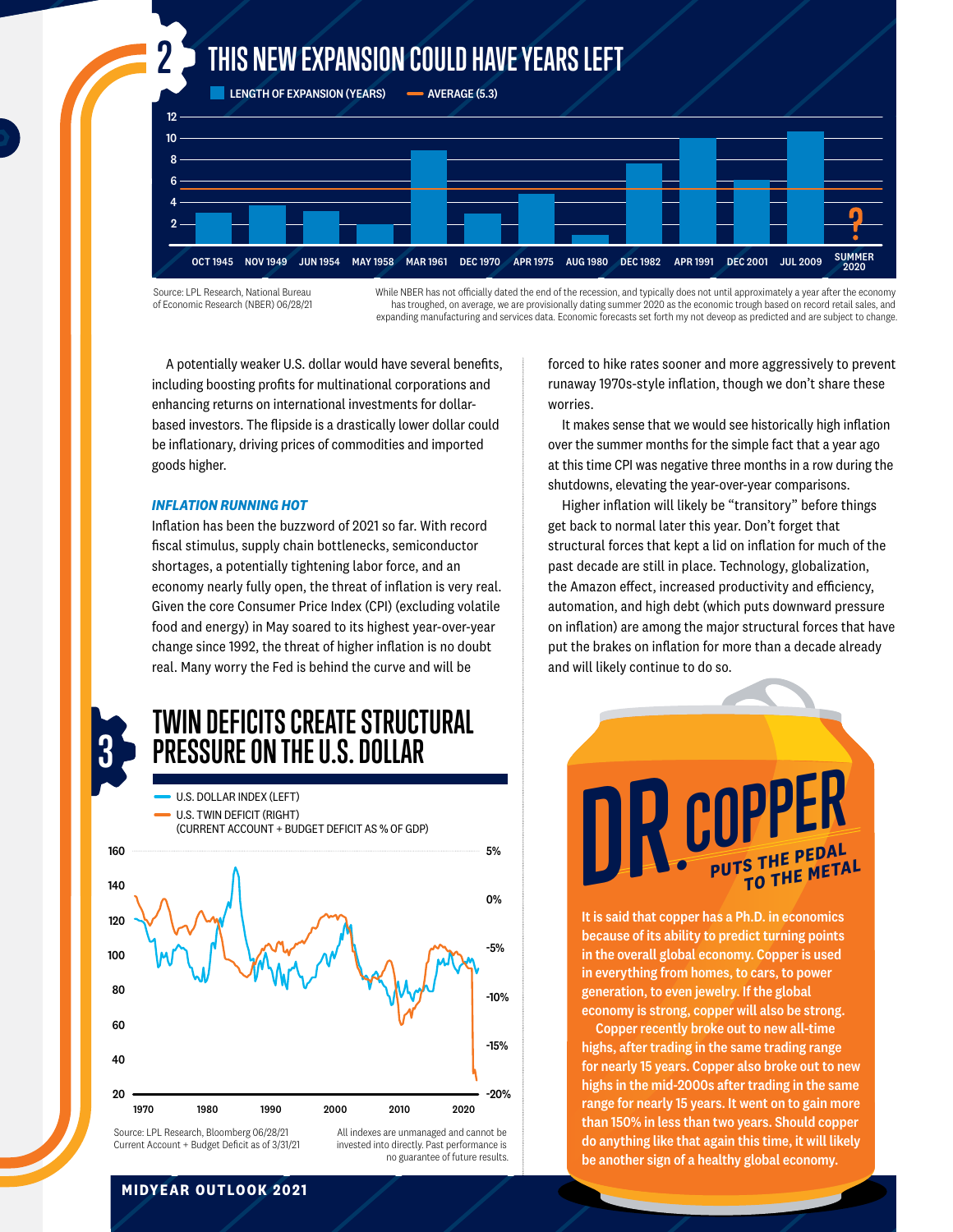

**POLICY**

 $\odot$ 

**DURING MUCH OF 2020** and early 2021, markets have been focused on fiscal policy due to massive government efforts to help the economy speed past the impact of COVID-19 restrictions. Policy still matters, but it will matter far less to markets over the rest of 2021, despite some important debates going on in Washington. Markets may anticipate an increase in government spending if Congress passes some version of the Biden administration's Build Back Better initiative, but it will likely be spread out over almost a decade. The biggest risk may be around taxes, with businesses and wealthy households both facing the prospect of a higher tax burden to pay for the plan and help manage the deficit.

# *FEDERAL SPENDING UNLIKELY TO CHANGE MARKET TRAJECTORY*

Much of the approximately \$5 trillion in direct COVID-related stimulus in 2020 and 2021 did not flow through directly as government spending. Instead, the federal government

used its borrowing power to distribute funds to households and businesses. That impact will fade over the remainder of the year, but will be replaced by the private economy accelerating, which is where we would want it to be.

Actual government spending may continue to grow, but the direct payments will likely end and the rate of growth will not make a large difference to overall output. According to the Bureau of Economic Analysis, federal spending added an average of about 0.15% per year to GDP growth between 2000 and 2020, with defense and non-defense each contributing about half of that amount. Federal spending has not contributed more than 0.5% to GDP growth since 1986, and even in 2020 only contributed 0.29%. Stimulus was more about borrowing than government spending.

But even a small contribution to GDP growth can be massive in absolute terms. With proposals for the two pieces of the Build Back Better plan at nearly \$4 trillion—\$1.8 trillion for the American Families Plan and over \$2 trillion for the infrastructure bill (known as the American Jobs Plan)—higher taxes would be needed to help finance the new spending. Let's be clear, with a 50/50 Senate (Vice President Kamala Harris breaks ties) and the historically slim Democratic majority in the House, we think these final numbers will likely come in at \$2–2.5 trillion combined, as these initial numbers from the Democrats are starting points for negotiations.

## *TAXES MAY CHANGE MARKET PATH, BUT NOT DIRECTION*

Federal spending is generally funded by taxes or debt, and the Biden administration plans to raise taxes to help pay for the Build Back Better initiative. President Biden has proposed increasing taxes on both corporations and wealthier households, including an increase in the capital gains tax (the tax on investment profits). Markets so far have taken the proposed changes in stride, due to expectations that the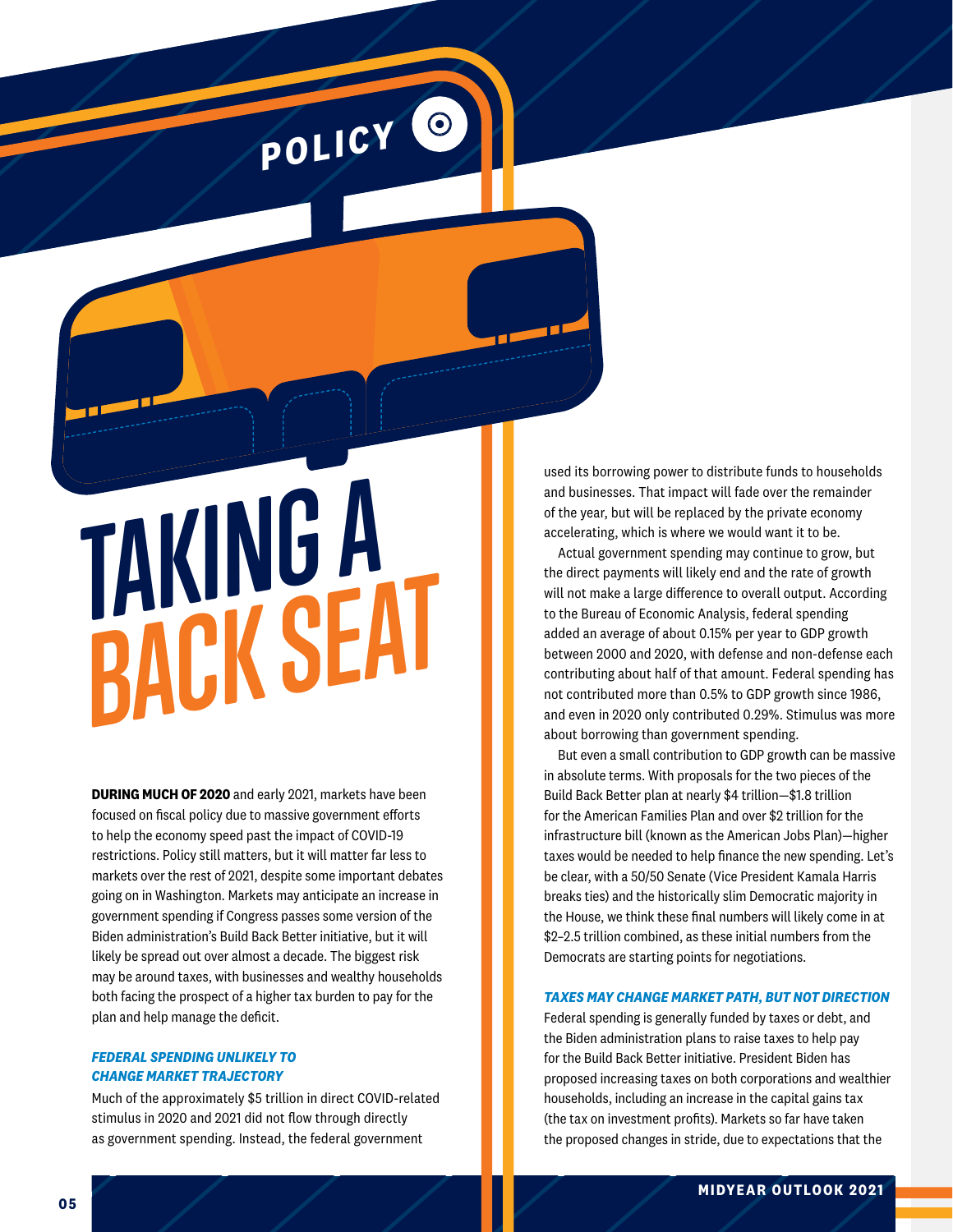# **4 WHAT HAPPENS AFTER HIGHER CORPORATE TAXES?**

|                                                                                                                                                                             |                                                                                                |       |                                                  | <b>S&amp;P 500 INDEX PERFORMANCE</b>           |                                              |                                            |                                    |          |
|-----------------------------------------------------------------------------------------------------------------------------------------------------------------------------|------------------------------------------------------------------------------------------------|-------|--------------------------------------------------|------------------------------------------------|----------------------------------------------|--------------------------------------------|------------------------------------|----------|
| <b>CORPORATE</b><br><b>TAX INCREASE</b>                                                                                                                                     | <b>DATE OF</b><br><b>OLD</b><br><b>NEW</b><br><b>RATE</b><br><b>RATE</b><br><b>LEGISLATION</b> |       |                                                  | <b>THREE</b><br><b>MONTHS</b><br><b>BEFORE</b> | <b>NEXT</b><br><b>THREE</b><br><b>MONTHS</b> | <b>NEXT</b><br><b>SIX</b><br><b>MONTHS</b> | <b>NEXT</b><br>12<br><b>MONTHS</b> |          |
| 6/25/40                                                                                                                                                                     | 19.0%                                                                                          | 22.1% | <b>REVENUE ACT OF 1940</b>                       |                                                | $-19.4%$                                     | 10.7%                                      | 5.9%                               | $1.3\%$  |
| 10/8/40                                                                                                                                                                     | 22.1%                                                                                          | 24.0% | <b>SECOND REVENUE ACT OF 1940</b>                |                                                | 5.7%                                         | 3.0%                                       | $-8.1%$                            | $-6.6%$  |
| 9/20/41                                                                                                                                                                     | 24.0%                                                                                          | 31.0% | <b>REVENUE ACT OF 1941</b>                       |                                                | 3.3%                                         | $-18.4%$                                   | $-21.7%$                           | $-14.9%$ |
| 10/21/42                                                                                                                                                                    | 31.0%                                                                                          | 40.0% | <b>REVENUE ACT OF 1942</b>                       |                                                | 8.2%                                         | 8.9%                                       | 21.4%                              | 26.0%    |
| 9/23/50                                                                                                                                                                     | 38.0%                                                                                          | 42.0% | <b>REVENUE ACT OF 1950</b>                       |                                                | 7.2%                                         | 4.5%                                       | 10.6%                              | 19.8%    |
| 10/31/51                                                                                                                                                                    | 42.0%                                                                                          | 51.0% | <b>REVENUE ACT OF 1951</b>                       |                                                | $1.9\%$                                      | 5.1%                                       | 3.2%                               | 7.5%     |
| 6/28/68                                                                                                                                                                     | 48.0%                                                                                          | 52.8% | REVENUE & EXPENDITURE CONTROL ACT OF 1968        |                                                | 10.4%                                        | 2.7%                                       | 5.2%                               | $-1.5%$  |
| 8/10/93                                                                                                                                                                     | 34.0%                                                                                          | 35.0% | <b>OMNIBUS BUDGET RECONCILIATION ACT OF 1993</b> |                                                | 1.1%                                         | 2.4%                                       | 5.0%                               | 1.9%     |
|                                                                                                                                                                             |                                                                                                |       |                                                  | <b>AVERAGE</b>                                 | 2.3%                                         | 2.4%                                       | 2.7%                               | 4.2%     |
| Source: LPL Research, Strategas, FactSet 06/28/21<br>All indexes are unmanaged and cannot be invested into directly.<br>Past performance is no guarantee of future results. |                                                                                                |       |                                                  | <b>MEDIAN</b>                                  | 4.5%                                         | 3.8%                                       | 5.1%                               | 1.6%     |
|                                                                                                                                                                             |                                                                                                |       |                                                  | % POSITIVE                                     | 87.5%                                        | 87.5%                                      | 75.0%                              | 62.5%    |

proposed tax increases will be reduced during negotiations and that the economy will be strong enough to absorb the impact.

The Tax Cut and Jobs Act (TCJA), signed into law by former President Trump in December 2017, reduced the top tax rate on corporations from 35%, where it had been since 1993, to 21%. The top U.S. statutory corporate tax rate had not been under 30% since the 1940s prior to the TCJA. There were also other structural reforms included, such as changes to the way U.S. corporate profits from abroad are taxed in an attempt to make U.S. companies more competitive.

President Biden has proposed increasing the corporate tax rate to 28%, but that should be viewed as a bargaining position and we believe the more likely outcome is that we see the rate end up closer to 25%. The negative news for markets is that corporate earnings growth will take an approximately proportional direct hit. Since the stock market is fundamentally driven by earnings, the tax impact will likely be a headwind for equity markets. On the positive side, this move has been anticipated for quite some time and should not be much of a surprise to markets. Further, excluding the rate introduced by the TCJA, this will still be the lowest tax rate in about 70 years. Historically, markets have absorbed higher corporate tax rates, although with below-average returns [Figure 4]. While we don't think higher rates would be retroactive, they could take away some of the momentum from recent upside surprises in earnings growth that we've seen so far in 2021 and contribute to a choppier market.

Proposed tax provisions to raise funds for Build Back Better on the household side include increasing the top tax rate on ordinary income to 39.6% from 37%, and capital gains and taxes on those who earn more than \$1 million to a maximum of 43.4% from the current 23.8%. Fun statistic: Only 0.32% of the population makes more than \$1 million a year, so the truth is this won't impact the other 99.68% of the population.

Looking at history, capital gains taxes did increase in 1986 and 2013, but the economy was on a firm footing, compared with the 1970s hikes, which saw an economy marred by higher inflation and sluggish growth. Not surprisingly, the two more recent hikes saw solid stock market performance, while the 1970s hikes didn't [Figure 5]. Is it as simple as how the economy is doing? Policy matters, but broader economic trends matter more. If we see a capital gains tax increase, we do expect some investors may rotate out of equities and seek more tax-friendly opportunities—but at the cost of accelerating capital gains. Long-term investors may simply wait out the new rate, on expectations that it may be changed again by a subsequent administration.

# **HIGHER CAPITAL GAINS HAVEN'T HURT STOCKS LATELY 5**

|                                                           | <b>S&amp;P 500 INDEX PERFORMANCE</b>           |                                              |                                               |  |  |
|-----------------------------------------------------------|------------------------------------------------|----------------------------------------------|-----------------------------------------------|--|--|
|                                                           |                                                |                                              |                                               |  |  |
| <b>DATE OF</b><br><b>CAPITAL GAINS</b><br><b>INCREASE</b> | <b>THREE</b><br><b>MONTHS</b><br><b>BEFORE</b> | <b>NEXT</b><br><b>THREE</b><br><b>MONTHS</b> | <b>NEXT</b><br><b>TWELVE</b><br><b>MONTHS</b> |  |  |
| 12/30/69                                                  | $-1.6%$                                        | $-1.7%$                                      | $-0.6%$                                       |  |  |
| 10/4/76                                                   | 0.5%                                           | 1.6%                                         | $-7.7%$                                       |  |  |
| 10/22/86                                                  | $-0.7%$                                        | <b>15.9%</b>                                 | 9.4%                                          |  |  |
| 1/1/13                                                    | 1.5%                                           | 6.7%                                         | 25.3%                                         |  |  |
| <b>AVERAGE</b>                                            | $-0.1%$                                        | 5.6%                                         | 6.6%                                          |  |  |
| <b>MEDIAN</b>                                             | $-0.1%$                                        | 4.1%                                         | 4.4%                                          |  |  |
| % POSITIVE                                                | 50.0%                                          | 75.0%                                        | 50.0%                                         |  |  |

Source: LPL Research, Ned Davis Research, FactSet 06/28/21 All indexes are unmanaged and cannot be invested into directly. Past performance is no guarantee of future results.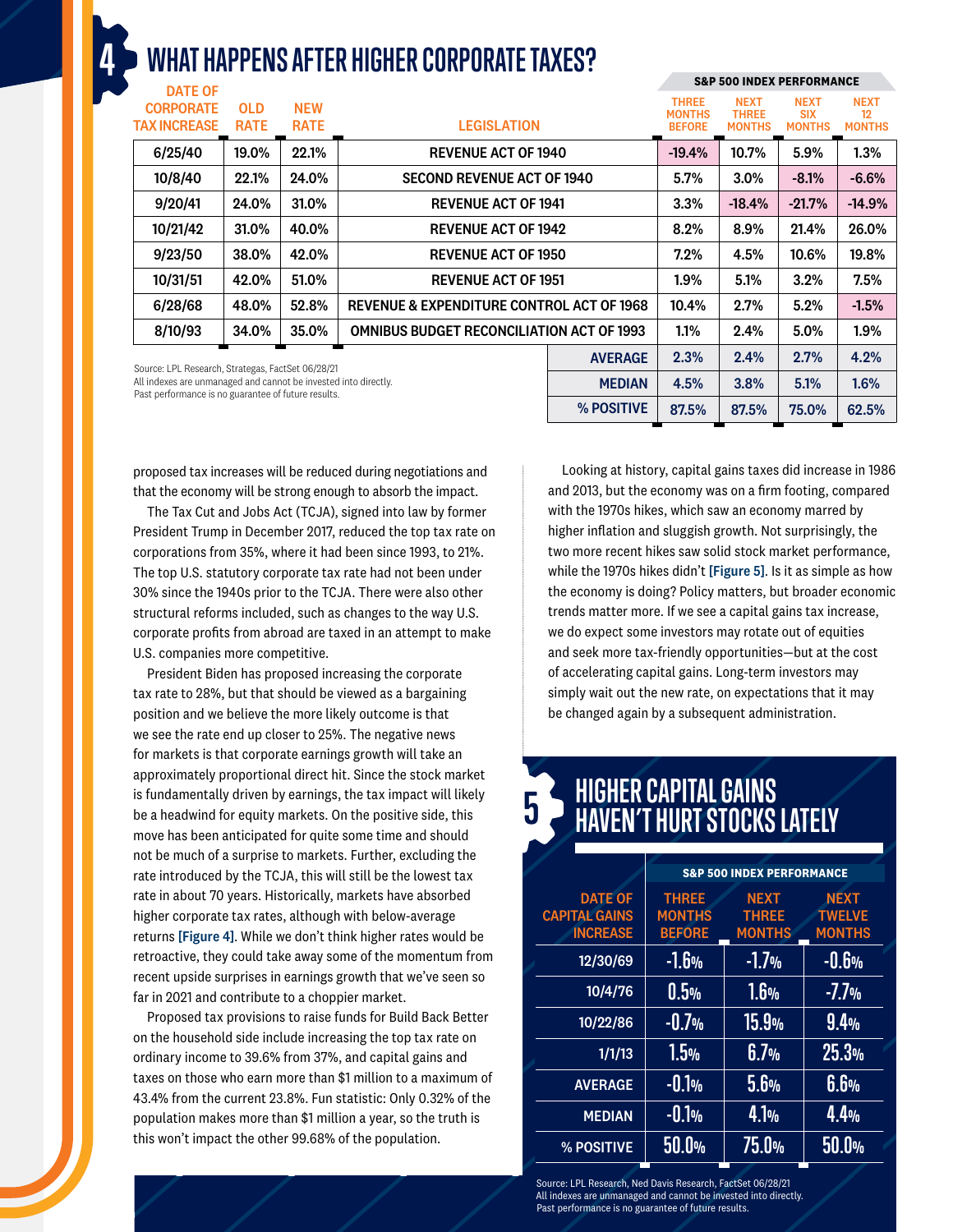**STOCKS**

# **GAINING GROUN**

# **HIGHER EARNINGS SUPPORT FURTHER GAINS FOR STOCKS 6 2021 U.S. MARKET FORECASTS**

| 10-Year U.S.<br><b>Treasury Yield</b>           | $1.75$ - $2.00$ % |  |  |
|-------------------------------------------------|-------------------|--|--|
| <b>S&amp;P 500</b><br><b>Earnings per Share</b> | <b>s195</b>       |  |  |
| <b>S&amp;P 500</b><br><b>Fair Value</b>         | 4,400-4,450       |  |  |

Source: LPL Research 06/28/21

All indexes are unmanaged and cannot be invested into directly. Economic forecasts may not develop as predicted. Our year-end 2021 fair-value target range for the S&P 500 Index of 4,400-4,450 is based on a price-to-earnings (PE) ratio of 21.5 and our 2022 S&P 500 earnings per share (EPS) forecast of \$205.

**WE EXPECT THE** strong economic recovery to continue to drive strong earnings growth and support further gains for stocks [Figure 6]. However, after one of the strongest starts to a bull market in history—including a nearly 90% gain off the March 23, 2020 lows through June 28, 2021—stock prices reflect a lot of good news. As inflationary pressures build and interest rates potentially rise further, the pace of stock market gains may slow.

## *HISTORY DOESN'T REPEAT BUT IT OFTEN RHYMES*

Although no one would argue that this cycle looks like any other we have experienced in modern history, studying the second years of historical bull markets—as we also did in our *Outlook 2021*—can be instructive.

Looking back at all of the bull markets since 1950, the average S&P 500 gain during the second year has been about 13% [Figure 7]. Achieving that return would put the index slightly over 4,400 and within our target range. However, when focusing on bull markets that followed 30% or greater declines, as the current one did, the average gain during the second year has actually been 17%. Following that pattern would put the index near 4,600 and well above the high end of our year-end fair value target range.

# *VOLATILITY (CAUTION—SLIPPERY AHEAD)*

Looking at pullbacks (5-10% decline) and corrections (10-20% decline) during the second years of historical bull markets, we can get an idea of the type of volatility the stock market might experience in the second half of 2021 or early in 2022. The average maximum drawdown for the index during those two-year-old bull markets has been about 10%. In the second year of the 2009 bull market, the index corrected about 17% [Figure 7].

Given the jolts from the reopening and the stimulus still working its way through the economy, pullbacks may be short lived and corrections less severe. Inflation that proves longer lasting than the Fed expects, which could drive interest rates sharply higher, ranks at the top of the list of potential causes of a correction. Tax increases, COVID-19 spread outside the U.S., and geopolitics are among other possible bumps in the road.

## *EARNINGS OUTLOOK GATHERS STEAM*

Coming off of a stunning first-quarter earnings season with one of the biggest upside surprises ever recorded, corporate America is firing on all cylinders. Not only are earnings expected to ramp up significantly over the remainder of 2021 as the economic rebound continues, but estimates have risen significantly since the start of the year [Figure 8].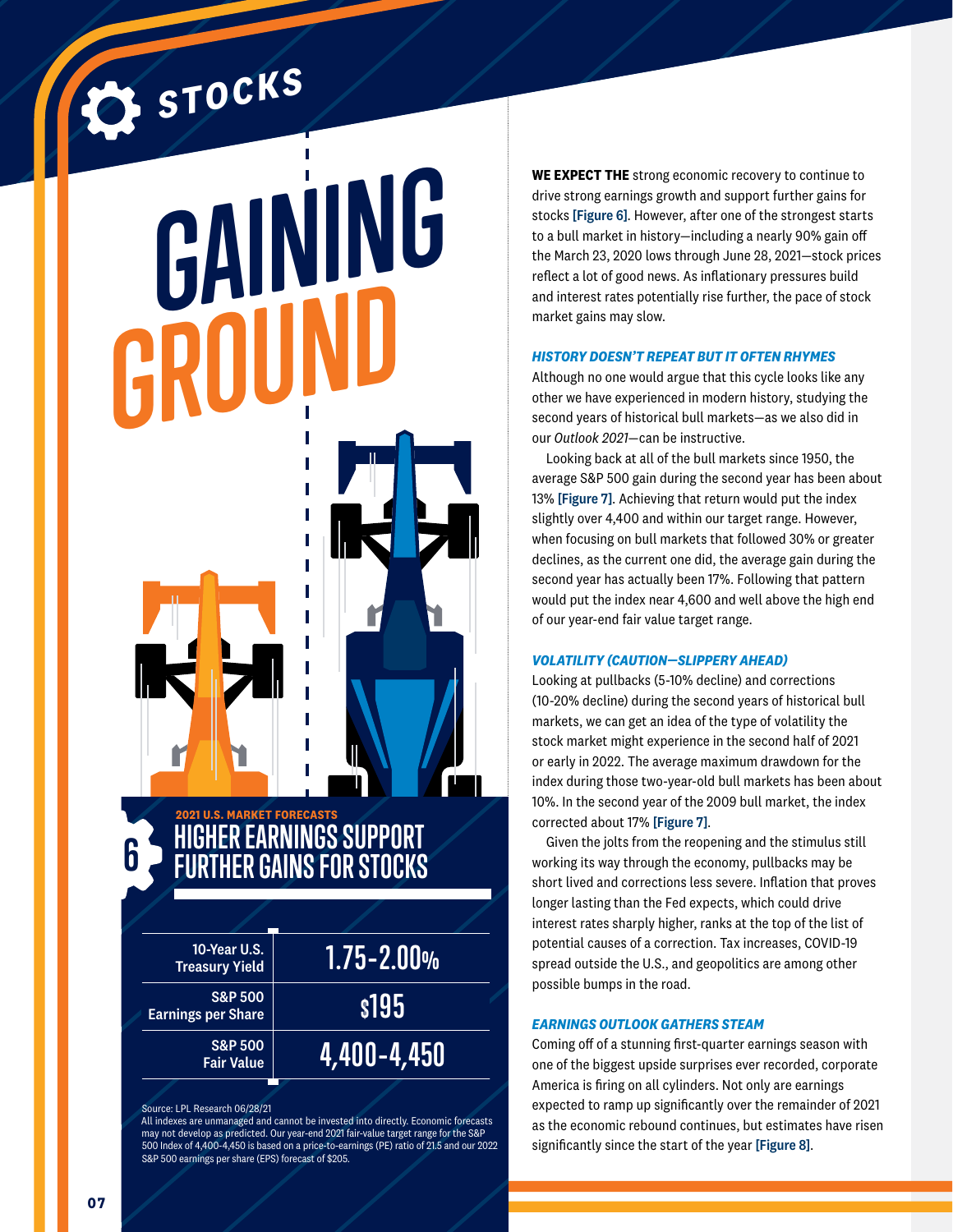# **<sup>7</sup> SECOND YEAR OF BULL MARKETS TYPICALLY SEE MODERATING GAINS AND SHALLOW CORRECTIONS**



Reflecting the tremendous strength in corporate profits, our forecast for S&P 500 earnings per share (EPS) in 2021 is \$195, a 36% increase from 2020, and up from our \$165 estimate at the start of the year. We believe our forecast, which is above the current consensus estimate, is reasonable given the strong economic growth outlook and massive amount of fiscal stimulus still working its way through the economy. We expect corporate America to build on its strong earnings performance in 2022. Our 2021 year-end S&P 500 fair-value target range of 4,400–4,450 is based on a PE of 21.5 and our 2022 S&P 500 EPS forecast of \$205.

# **VERY STRONG EARNINGS RAMP IS LIKELY AS EXPECTATIONS HAVE RISEN DRAMATICALLY**

CONSENSUS S&P 500 PER SHARE (EPS) ESTIMATES:

AS OF DECEMBER 31, 2020



FactSet 06/28/21

**8**

develop as predicted.

While the economic recovery looks very likely to drive strong revenue growth, inflation could present risk to corporate profit margins and weigh on earnings. Companies may see upward pressure on wages if the labor market tightens further as more of the economy reopens. Supply shortages, higher commodity prices, and rising borrowing costs could also erode the profitability of U.S. companies. And U.S. businesses are closely monitoring policy developments, as a potential increase in the corporate tax rate would have immediate impact on their bottom lines.

# *LOW INTEREST RATES PROVIDING SHOCK ABSORBER FOR VALUATIONS*

Strong earnings have helped stocks grow into their valuations but based on the most common valuation metrics such as the price-to-earnings ratio (P/E), stock valuations remain elevated. The S&P 500 Index is trading at a forward P/E of 21 times the consensus earnings estimate for the next 12 months, above the post-1980 average of 17 (source: FactSet).

But when incorporating interest rates to get a more complete picture, we find stocks are actually reasonably priced. Based on 2021 forecasts, the S&P 500 earnings yield (the inverse of the price-to-earnings ratio) is about three percentage points higher than the 10-year Treasury yield, or the "earnings" that Treasuries generate. This "equity risk premium" is well above the long-term average of 0.8%, indicating stocks are cheaper than bonds on an apples-to-apples basis.

If inflation risk remains manageable through year-end, as we expect, and yields rise only gradually, we would expect earnings growth to continue to support stock market gains.

# *THE ROAD AHEAD*

We expect additional gains for stocks in the second half of the year, but they are likely to come at a slower place and with more bumps along the way as inflation picks up and concerns about the Fed pulling back monetary support intensify.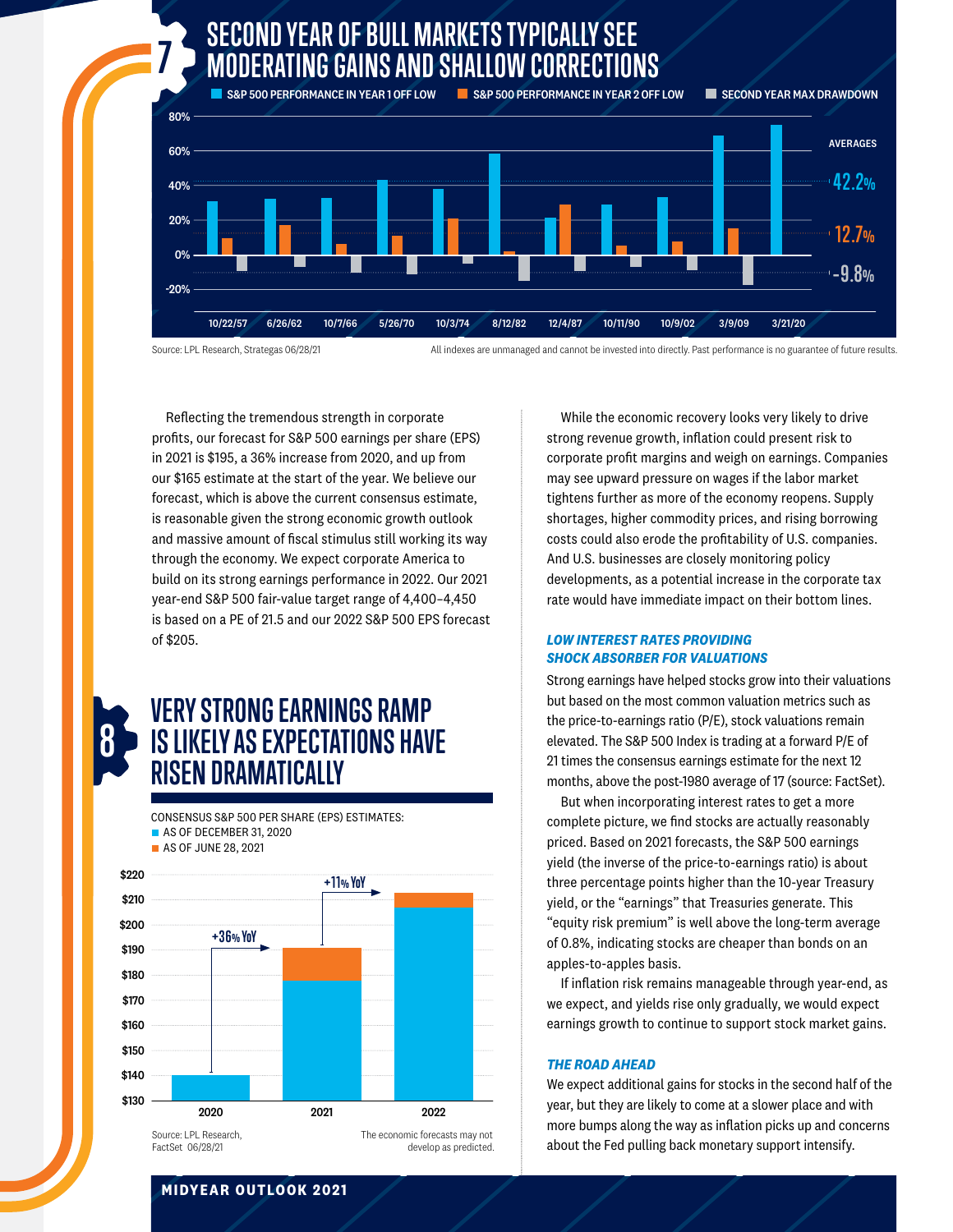**STOCKS**

 $\odot$ 

# **BONDS**

# **STYLE ROTATION HAS**

**MORE HORSEPOWER**

The economy's transition to a durable and lasting expansion positions cyclical stocks to outperform defensives in the second half of the year. In this environment, the value style will likely outperform growth and the financials, industrials, and materials sectors may be positioned for solid gains, though the growth style won't go quietly given technology's tremendous earnings power.

# *SMALL CAPS TO SET THE PACE*

Small cap stocks historically have outperformed early in bull markets. Small cap valuations are still reasonable despite strong gains since March 2020, in our view, supported by a strong earnings rebound.

# *DEVELOPED INTERNATIONAL NO LONGER SPINNING ITS WHEELS*

The improved value-style performance has opened the door for developed international stocks to potentially outperform U.S. stocks for the first time in over a decade. The recovery the U.S. is currently experiencing from COVID-19 still lies ahead for Europe and Japan.

# *EMERGING MARKETS COULD HIT SOME SPEED BUMPS*

As the developed world continues to recover from the pandemic, emerging markets may lose some relative appeal. While valuations are attractive and the U.S. dollar may weaken, geopolitical and regulatory threats may limit gains for the China-heavy emerging markets index.

# **SAFETY**<br>FEATURES

**INTEREST RATES HAVE** moved off their historically low levels to start the year, but we believe they can still go higher. Higher inflation expectations, the strong economic recovery, less involvement in the bond market from the Fed (more on this below), and a record amount of Treasury issuance this year are all reasons why we believe interest rates can move higher. Our target for the 10-year Treasury Yield at the end of 2021 is between 1.75% and 2.0%.

# *THE CASE FOR (STILL) HIGHER YIELDS*

Inflationary pressures are building as the economy continues to recover. As a bondholder's main nemesis—inflation—erodes the "real" value of principal and interest payments, making them worth less. While we don't believe inflation will be a lasting problem, we do expect higher consumer prices in the near term, which should nudge interest rates higher over the rest of this year.

We are also keeping a close eye on copper prices. The ratio of copper prices to gold prices has been an important predictor of where the yield of the 10-year Treasury could be [Figure 9]. Copper is an important input price for a number of products, so as copper prices increased due to the strengthening of the global economy, 10-year Treasury yields haven't quite kept up. While not a perfect predictor, the copper/gold ratio has been a reliable one and suggests interest rates can still move higher from current levels.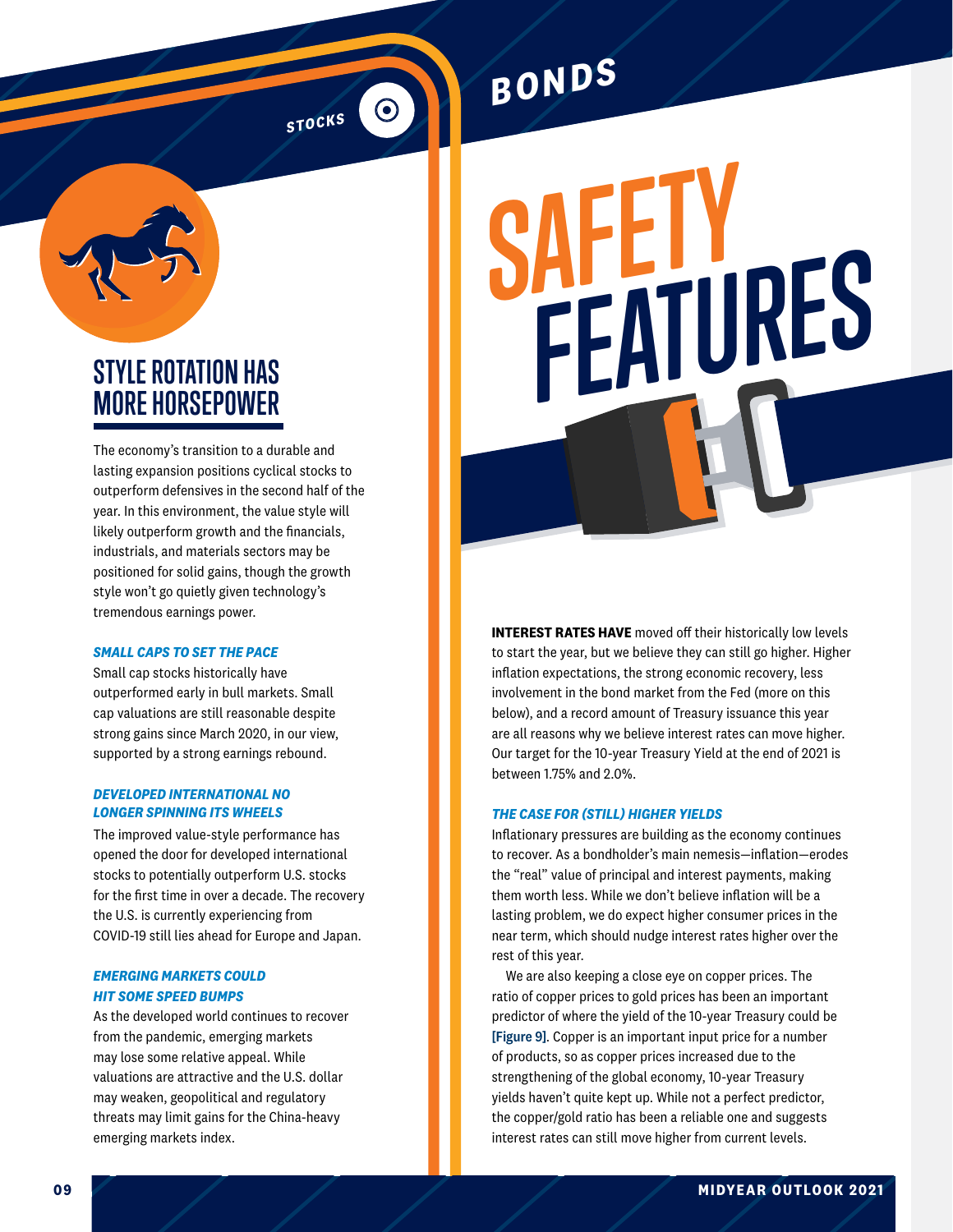# **<sup>9</sup> HIGH COPPER TO GOLD PRICES IMPLY 10-YEAR TREASURY YIELDS COULD BE HIGHER**



### *STALLING OUT*

Rising Treasury yields have been a headwind to core fixed income returns this year, with the first quarter going down as one of the worst quarters ever for bond returns. Generally speaking, the yield spread between Treasury securities and non-Treasury bond securities can help cushion losses when interest rates move higher (and bond prices fall). However, with valuations within most fixed income sectors already at lofty levels, there hasn't been enough spread to offset rising Treasury yields. This has caused the prices of many bond sectors to fall as interest rates have moved higher. Unfortunately, we expect the trend of higher interest rates to continue, albeit at a much slower pace than what

we've experienced so far this year, putting further downward pressure on core fixed income returns.

Expected returns for core fixed income (as defined by the Bloomberg Barclays U.S. Aggregate Bond Index) through the remainder of the year are low to even negative in certain scenarios [Figure 10]. Because we believe interest rates will move higher from current levels, core fixed income returns may add more negative returns to the already negative year-to-date returns. If core fixed income returns are negative for the year, it will be the first time since 2013, which was a great year for stocks, but was also the last time the Fed started talking about tapering its bond buying programs. History may be rhyming again.



**OUTLOOK <sup>2021</sup>**

# **EXPECT SUBPAR RETURNS FOR CORE FIXED INCOME THROUGH YEAR-END**

### **BLOOMBERG BARCLAYS U.S. AGGREGATE TOTAL RETURN INDEX RETURN ILLUSTRATION**

|                                 |        | <b>INTEREST RATE CHANGES</b> |        |       |        |          |          |
|---------------------------------|--------|------------------------------|--------|-------|--------|----------|----------|
|                                 |        | $-20%$                       | $-10%$ | $0\%$ | $+10%$ | $+20%$   | $+30%$   |
| <b>CHANGES</b><br><b>SPREAD</b> | $-20%$ | 2.97%                        | 2.28%  | 1.52% | 0.75%  | $-0.09%$ | $-1.02%$ |
|                                 | $-10%$ | 2.80%                        | 2.12%  | 1.35% | 0.58%  | $-0.26%$ | $-1.18%$ |
|                                 | $0\%$  | 2.62%                        | 1.93%  | 0.98% | 0.40%  | $-0.44%$ | $-1.37%$ |
|                                 | $+10%$ | 2.43%                        | 1.74%  | 0.98% | 0.21%  | $-0.63%$ | $-1.56%$ |
|                                 | $+20%$ | 2.23%                        | 1.54%  | 0.77% | 0.01%  | $-0.83%$ | $-1.76%$ |

Source: LPL Research, Bloomberg, 06/28/21

All indexes are unmanaged and cannot be invested into directly. Past performance is no guarantee of future results. This is a hypothetical illustration and is not representative of any investment. The hypothetical rates of return used do not reflect the deduction of fees and charges inherent to investing.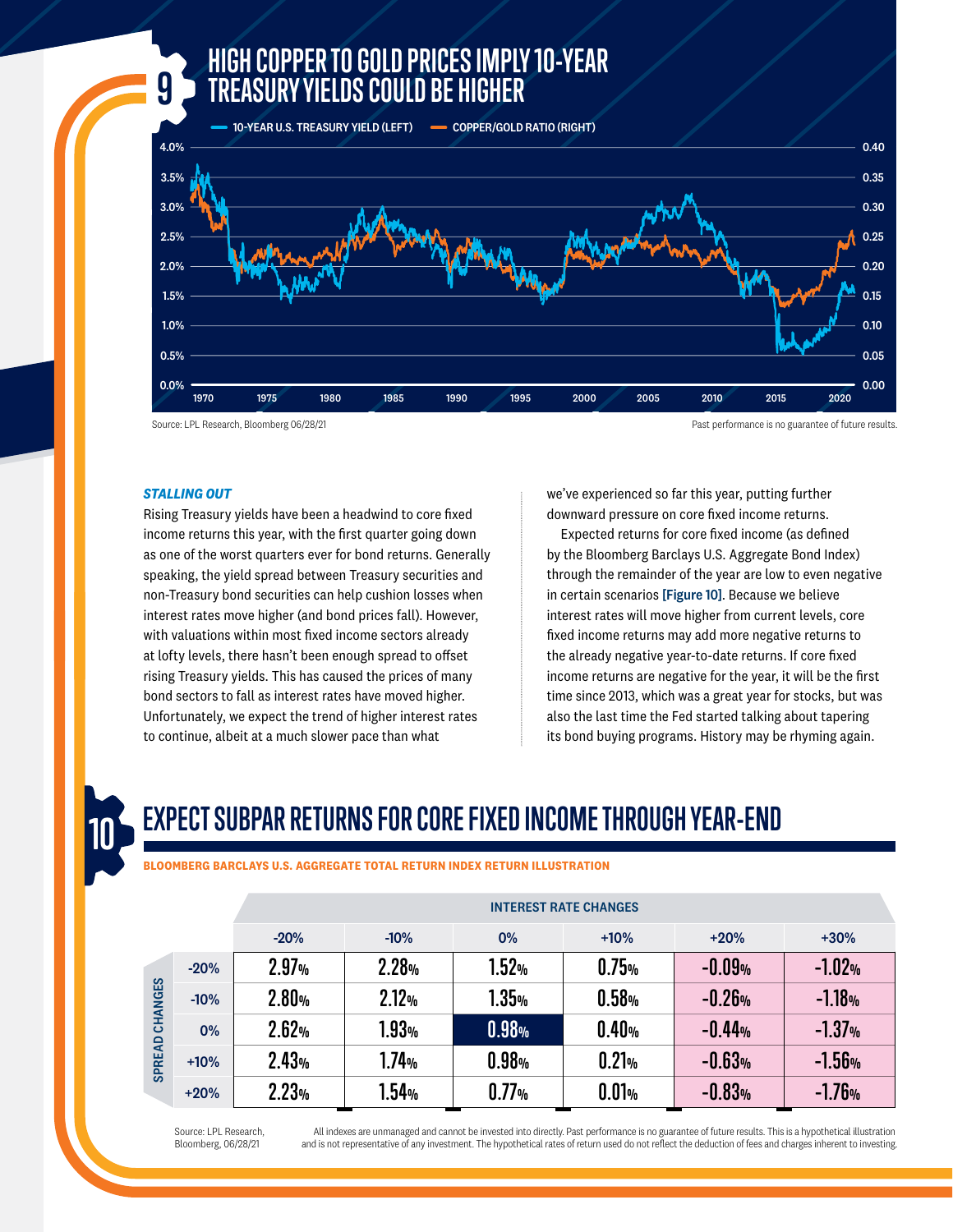# **11 TREASURY SECURITIES HAVE BEEN MOSTLY POSITIVE WHEN EQUITIES WERE NEGATIVE**

MONTHLY S&P 500 AND TREASURIES PERFORMANCE WHEN STOCKS DOWN >3% BSAP 500 INDEX BLOOMBERG BARCLAYS TREASURY INDEX



10%

Source: LPL Research, Bloomberg 06/28/21. <br>All indexes are unmanaged and cannot be invested into directly. Past performance is no guarantee of future results.

#### *FIXED INCOME THROUGH YEAR-END*

We still recommend investors reduce the interest-rate sensitivity in their portfolios. Mortgage-backed securities (MBS) do not offer the upside of corporate bonds, but they can be more resilient in a rising-rate environment. Investment-grade corporates tend to be more rate-sensitive than MBS, and their credit sensitivity may make them more vulnerable than MBS if stocks pull back, but we still think the short-to-intermediate part of the corporate credit universe makes sense. Remember, longer-term bonds are more impacted by higher rates, which is why we recommend an underweight to Treasuries.

For suitable income-oriented investors, adding more credit-sensitive sectors, such as bank loans and emerging market debt, to their portfolios may help compensate for the reduced income potential of a low-rate environment, but we would still recommend that high-quality bonds make up the bulk of any bond allocation.

## *USE BONDS AS YOUR SAFETY BELT*

So, if we're expecting higher Treasury yields and low-tonegative returns for core fixed income, why would anyone want to own bonds? Frankly, in case something bad happens to cause equity markets to sell off. Simply put, bonds help you stay in stocks and make progress toward your long-term goal. Core bonds, and more specifically Treasury securities,

continue to be the best diversifier during equity market declines. As we look at how Treasury securities have performed during periods when the S&P 500 Index was down 3% or more, we see that Treasury security returns have been mostly positive [Figure 11]. When you consider stocks are in the second year of a bull market and that, historically, has brought increased volatility, core fixed income can help dampen and potentially offset some of those losses. While we still like stocks over bonds over the course of the year, we do think high-quality fixed income continues to serve a purpose in portfolios.

# *ALL EYES ON THE FED'S ROAD AHEAD*

When we evaluate the economic and financial landscapes, the Fed is a key risk we're keeping our eyes on. Since March 2020, the Fed has supported the economy and financial markets by purchasing \$80 billion in Treasuries and \$40 billion in mortgage securities, and keeping short-term interest rates near zero. As the economy continues to recover, however, the need for continued monetary support wanes. While we still think it's too early for the Fed to begin to increase short-term interest rates, we do think the discussion around reducing the size and scope of bond purchases (also known as tapering) will start to take place soon. How the market will react to these discussions is unclear at this point and there is the risk that a communication error by the Fed could cause interest rates to move higher.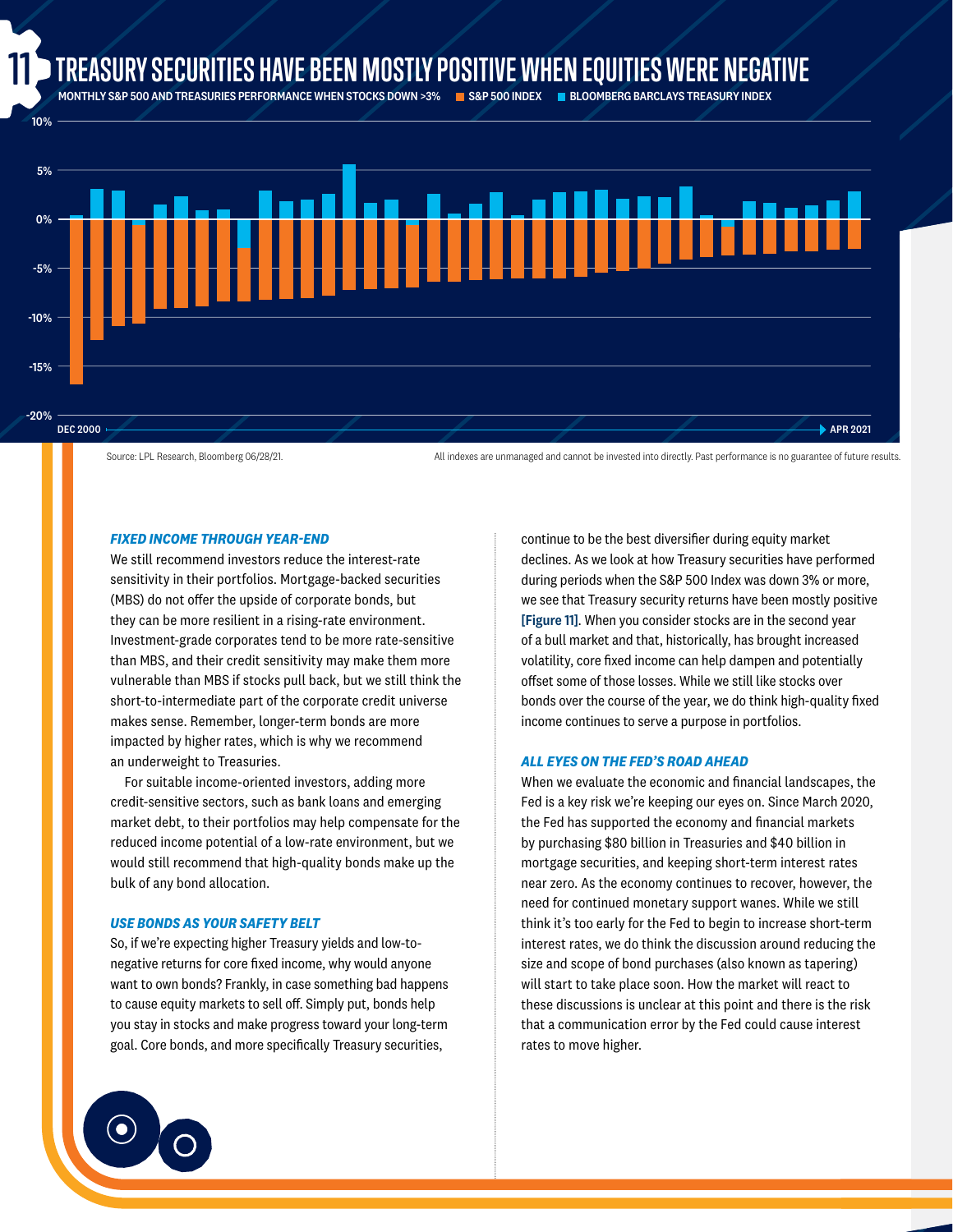**THE FINISH LINE**

 $\bigcirc$ 

# **OPEN ROADS AHEAD**

**WE'VE BEEN SEEING** it around us for months now. The U.S. economy is well on its way to fully reopening and much of the rest of the globe isn't that far behind. We're also experiencing the transition to normalcy, the burst of pent-up demand for everything that's been on hold, including just ordinary, everyday life outside the pandemic. In its own way, that transition itself feels like it's moving fast. And if you're looking to go fast and want to navigate the challenges that come with speed, it's always smart to bring a crew. To keep you fueled. To calm your nerves when you hit some traffic. To help plan your strategy and potentially change course. And to share your successes at the finish line.

In 2020, a year in which planning anything seemed impossible, having a financial plan and sticking to it was more valuable than ever. But that plan didn't suddenly just appear. The time to make a plan isn't when navigating a tricky environment. We build our plans when times are easier so that we can stick with them when times are hard, or just enjoy the benefits when times are good.

Looking out over the rest of 2021, it seems like the worst of the hard times are behind us. Now we're going full-speed ahead, and we all want to take some time to enjoy the thrill after a long period of caution. But these are also the times when planning is most effective—early in the economic cycle, with the next recession potentially years away, a strong start to a bull market in full gear, and a relatively calm market environment. Right now, in fact, is the ideal time to consult your financial professional on your financial goals, the most effective way to reach them, and how to be prepared for market volatility down the road. *LPL Research's Midyear Outlook 2021: Picking Up Speed* is here to help you navigate the risks and opportunities over the rest of 2021 and beyond, but your crew remains the key to progressing toward your long-term goal.

**MIDYEAR OUTLOOK 2021 12**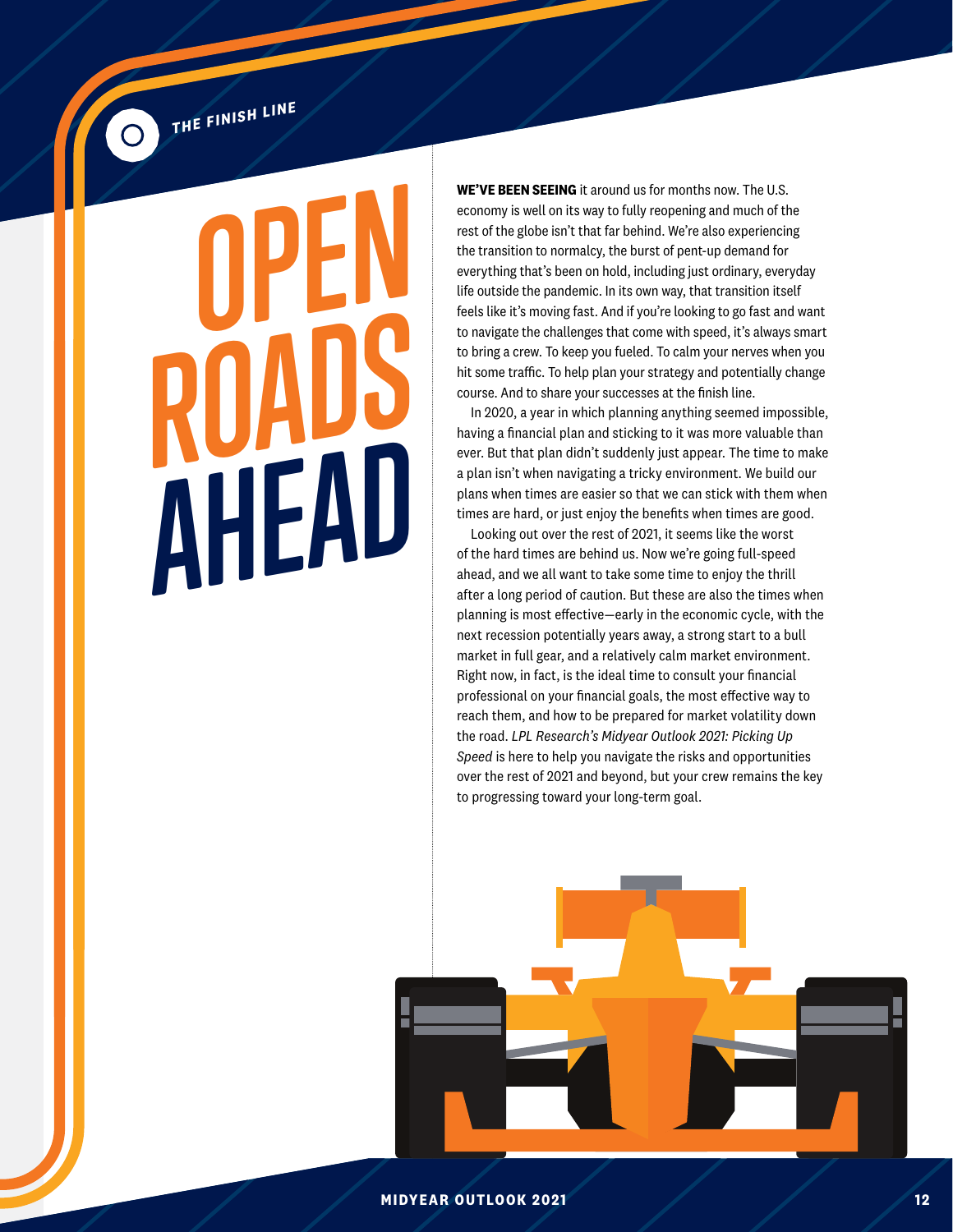# **GENERAL DISCLOSURES**

The opinions, statements and forecasts presented herein are general information only and are not intended to provide specific investment advice or recommendations for any individual. It does not take into account the specific investment objectives, tax and financial condition, or particular needs of any specific person. There is no assurance that the strategies or techniques discussed are suitable for all investors or will be successful. To determine which investment(s) may be appropriate for you, please consult your financial professional prior to investing.

Any forward-looking statements including the economic forecasts herein may not develop as predicted and are subject to change based on future market and other conditions. All performance referenced is historical and is no guarantee of future results.

References to markets, asset classes, and sectors are generally regarding the corresponding market index. Indexes are unmanaged statistical composites and cannot be invested into directly. Index performance is not indicative of the performance of any investment and does not reflect fees, expenses, or sales charges. All performance referenced is historical and is no guarantee of future results.

Any company names noted herein are for educational purposes only and not an indication of trading intent or a solicitation of their products or services. LPL Financial doesn't provide research on individual equities.

### All index data from FactSet.

All information is believed to be from reliable sources; however, LPL Financial makes no representation as to its completeness or accuracy.

#### **GENERAL RISK DISCLOSURES**

Investing involves risks including possible loss of principal. No investment strategy or risk management technique can guarantee return or eliminate risk in all market environments. There is no guarantee that a diversified portfolio will enhance overall returns or outperform a non-diversified portfolio. Diversification does not protect against market risk. Investing in foreign and emerging markets debt or securities involves special additional risks. These risks include, but are not limited to, currency risk, geopolitical risk, and risk associated with varying accounting standards. Investing in emerging markets may accentuate these risks.

## **GENERAL DEFINITIONS**

Gross Domestic Product (GDP) is the monetary value of all the finished goods and services produced within a country's borders in a specific time period, though GDP is usually calculated on an annual basis. It includes all of private and public consumption, government outlays, investments and exports less imports that occur within a defined territory.

The PE ratio (price-to-earnings ratio) is a measure of the price paid for a share relative to the annual net income or profit earned by the firm per share. It is a financial ratio used for valuation:

a higher PE ratio means that investors are paying more for each unit of net income, so the stock is more expensive compared to one with lower PE ratio.

Earnings per share (EPS) is the portion of a company's profit allocated to each outstanding share of common stock. EPS serves as an indicator of a company's profitability. Earnings per share is generally considered to be the single most important variable in determining a share's price. It is also a major component used to calculate the price-to-earnings valuation ratio.

# The Standard & Poor's 500 Index is a

capitalization-weighted index of 500 stocks designed to measure performance of the broad domestic economy through changes in the aggregate market value of 500 stocks representing all major industries.

The Bloomberg Barclays U.S. Aggregate Bond Index is an index of the U.S. investmentgrade fixed-rate bond market, including both government and corporate bonds.

# **EQUITY RISK**

Investing in stock includes numerous specific risks including the fluctuation of dividend, loss of principal, and potential illiquidity of the investment in a falling market. Because of their narrow focus, sector investing will be subject to greater volatility than investing more broadly across many sectors and companies. Value investments can perform differently from the market as a whole. They can remain undervalued by the market for long periods of time. The prices of small and mid-cap stocks are generally more volatile than large cap stocks.

# **EQUITY DEFINITIONS**

Cyclical stocks typically relate to equity securities of companies whose price is affected by ups and downs in the overall economy and that sell discretionary items that consumers may buy more of during an economic expansion but cut back on during a recession. Counter-cyclical stocks tend to move in the opposite direction from the overall economy and with consumer staples which people continue to demand even during a downturn.

**Growth stocks** are shares in a company that is anticipated to grow at a rate significantly above the average for the market due to capital appreciation. A value stock is anticipated to grow above the average for the market due to trading at a lower price relative to its fundamentals, such as dividends, earnings, or sales.

Value stocks are anticipated to grow above the average for the market due to trading at a lower price relative to its fundamentals, such as dividends, earnings, or sales.

Large cap stocks are issued by corporations with a market capitalization of \$10 billion or more, and small cap stocks are issued by corporations with a market capitalization between \$250 million and \$2 billion.

## **FIXED INCOME RISKS**

Bonds are subject to market and interest rate risk if sold prior to maturity. Bond values will decline as interest rates rise and bonds are subject to availability and change in price. Bond yields are subject to change. Certain call or special redemption features may exist which could impact yield. Government bonds and Treasury bills are guaranteed by the U.S. government as to the timely payment of principal and interest and, if held to maturity, offer a fixed rate of return and fixed principal value. Corporate bonds are considered higher risk than government bonds but normally offer a higher yield and are subject to market, interest rate, and credit risk, as well as additional risks based on the quality of issuer coupon rate, price, yield, maturity, and redemption features. Mortgage-backed securities are subject to credit, default, prepayment, extension, market and interest rate risk.

# **FIXED INCOME DEFINITIONS**

Credit Quality is one of the principal criteria for judging the investment quality of a bond or bond mutual fund. As the term implies, credit quality informs investors of a bond or bond portfolio's credit worthiness, or risk of default. Credit ratings are published rankings based on detailed financial analyses by a credit bureau specifically as it relates the bond issue's ability to meet debt obligations. The highest rating is AAA, and the lowest is D. Securities with credit ratings of BBB and above are considered investment grade. The credit spread is the yield the corporate bonds less the yield on comparable maturity Treasury debt. This is a market-based estimate of the amount of fear in the bond market. Base-rated bonds are the lowest quality bonds that are considered investmentgrade, rather than high-yield. They best reflect the stresses across the quality spectrum.

### The Bloomberg Barclays Aggregate US Bond

Index represents securities that are SEC-registered, taxable, and dollar denominated. The index covers the U.S. investment-grade fixed rate bond market, with index components for government and corporate securities, mortgage pass-through securities, and asset-backed securities.

International debt securities involve special additional risks. These risks include, but are not limited to, currency risk, geopolitical and regulatory risk, and risk associated with varying settlement standards. These risks are often heightened for investments in emerging markets.

High yield/junk bonds (grade BB or below) are not investment grade securities, and are subject to higher interest rate, credit, and liquidity risks than those graded BBB and above. They generally should be part of a diversified portfolio for sophisticated investors.

Municipal bonds are subject to availability and change in price. They are subject to market and interest rate risk if sold prior to maturity. Bond values will decline as interest rates rise. Interest income may be subject to the alternative minimum tax. Municipal bonds are federally tax-free but other state and local taxes may apply. If sold prior to maturity, capital gains tax could apply.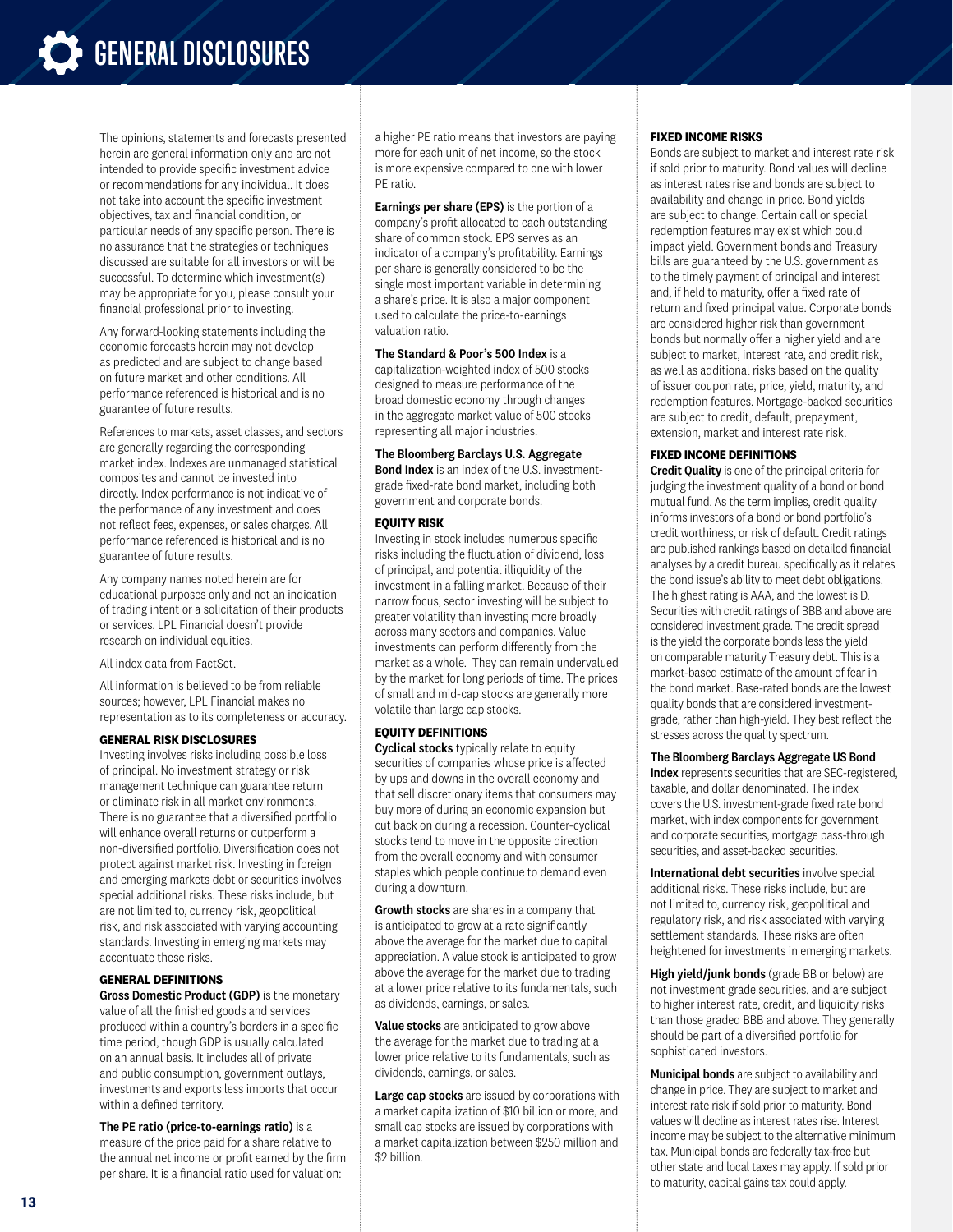